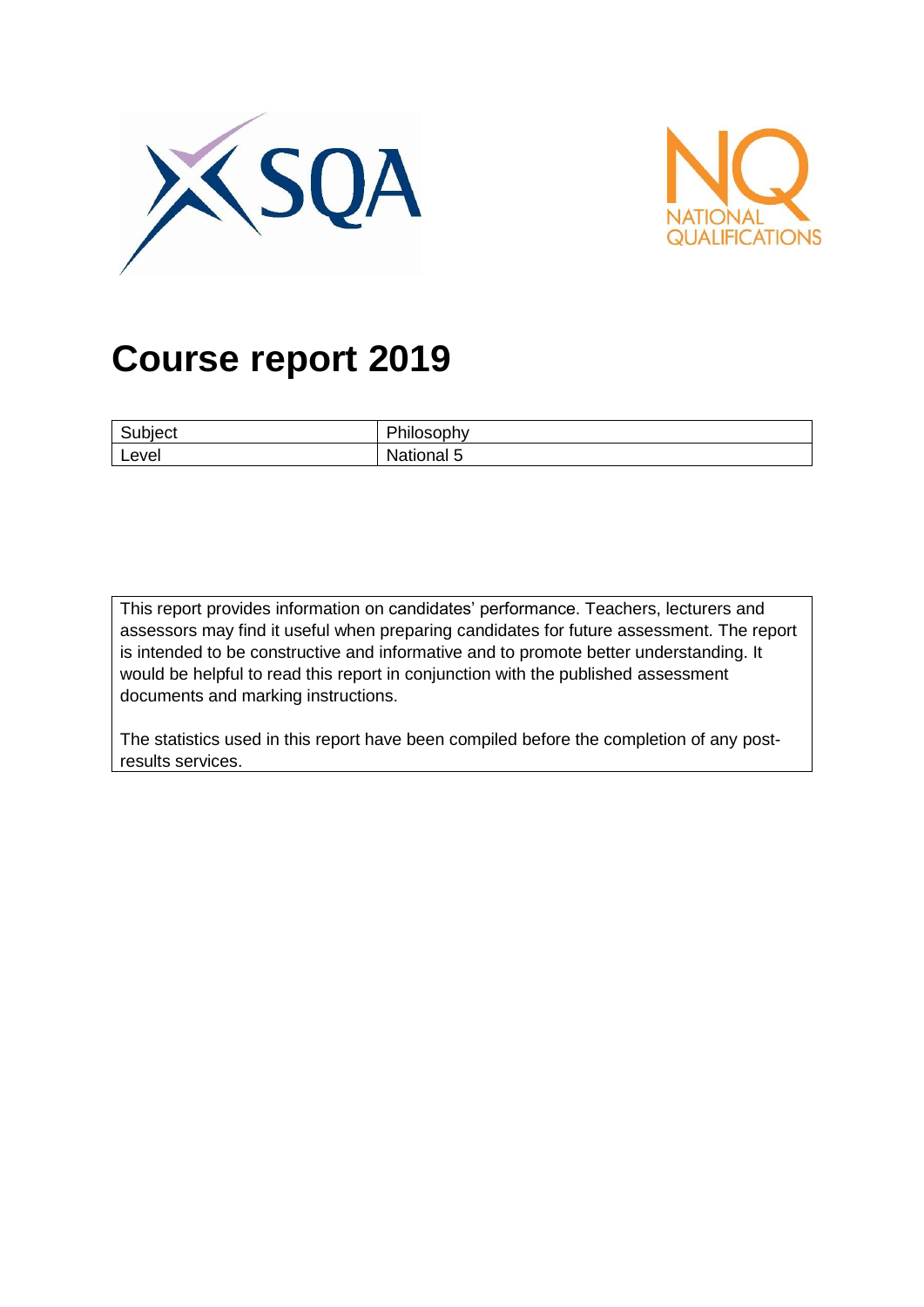## **Section 1: comments on the assessment**

In 2018, grade boundaries were set at notional percentages. Our aim was to maintain this standard in the 2019 paper.

#### **Question paper**

Overall, candidates performed less well than in 2018 and the paper proved to be more challenging than expected. Centre estimates indicated that the candidates may have been less able than in 2018. Several straightforward questions were badly done. However, ambiguous wording in a couple of questions may have adversely affected some candidates. The grade boundary was lowered to take account of this.

The average mark for the question paper was 53%.

#### **Assignment**

Overall, candidates did not perform well in the assignment. Some candidates used the resource sheet inappropriately and the assignment write-up was distinctly poorer than last year across all areas of the assessment.

The average mark for the assignment was 52%.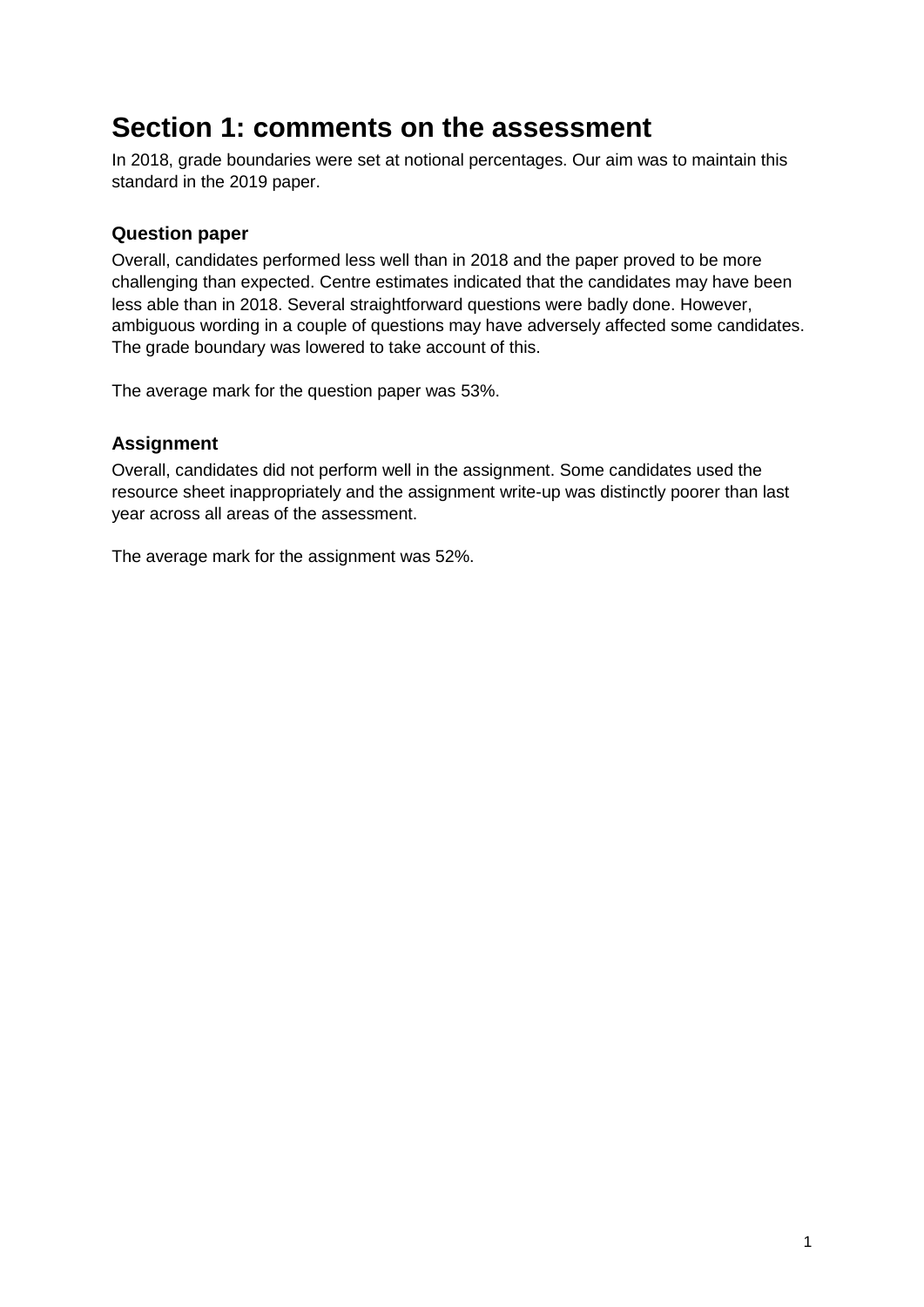## **Section 2: comments on candidate performance**

### **Areas that candidates performed well in**

#### **Section 1: arguments in action**

Candidates performed well in the following questions:

- **Question 1(a):** most candidates understood the difference between statements and commands and exclamations.
- **Question 1(c)(ii):** nearly all candidates correctly stated the premise and conclusion of Alexander's argument.
- **Question 1(d):** most candidates gave two correct premises to make a valid argument.

#### **Section 2: knowledge and doubt**

Candidates performed best in the following questions:

- **Question 2(a):** many candidates correctly identified the appropriate descriptions of rationalism, empiricism and scepticism.
- **Question 2(b):** the majority of candidates achieved a good mark on Hume's definition of impressions and ideas.

#### **Section 3: moral philosophy**

Candidates performed well in the following questions:

- **Question 3(c):** most candidates were generally able to describe Bentham's hedonic calculus.
- **Question 3(e):** the majority of candidates achieved a good mark for this question on Mill's higher and lower pleasures.

#### **Assignment**

Candidates who chose a straightforward philosophical question or claim tended to achieve the highest marks in the assignment. As in previous years, candidates found section A (description) the most straightforward.

The most successful assignments regularly referred back to the question during the course of the write-up and were more likely to show logical progression throughout. These assignments achieved the most marks.

Candidates who set out their view at the beginning of the assignment and argued to that conclusion tended to perform well.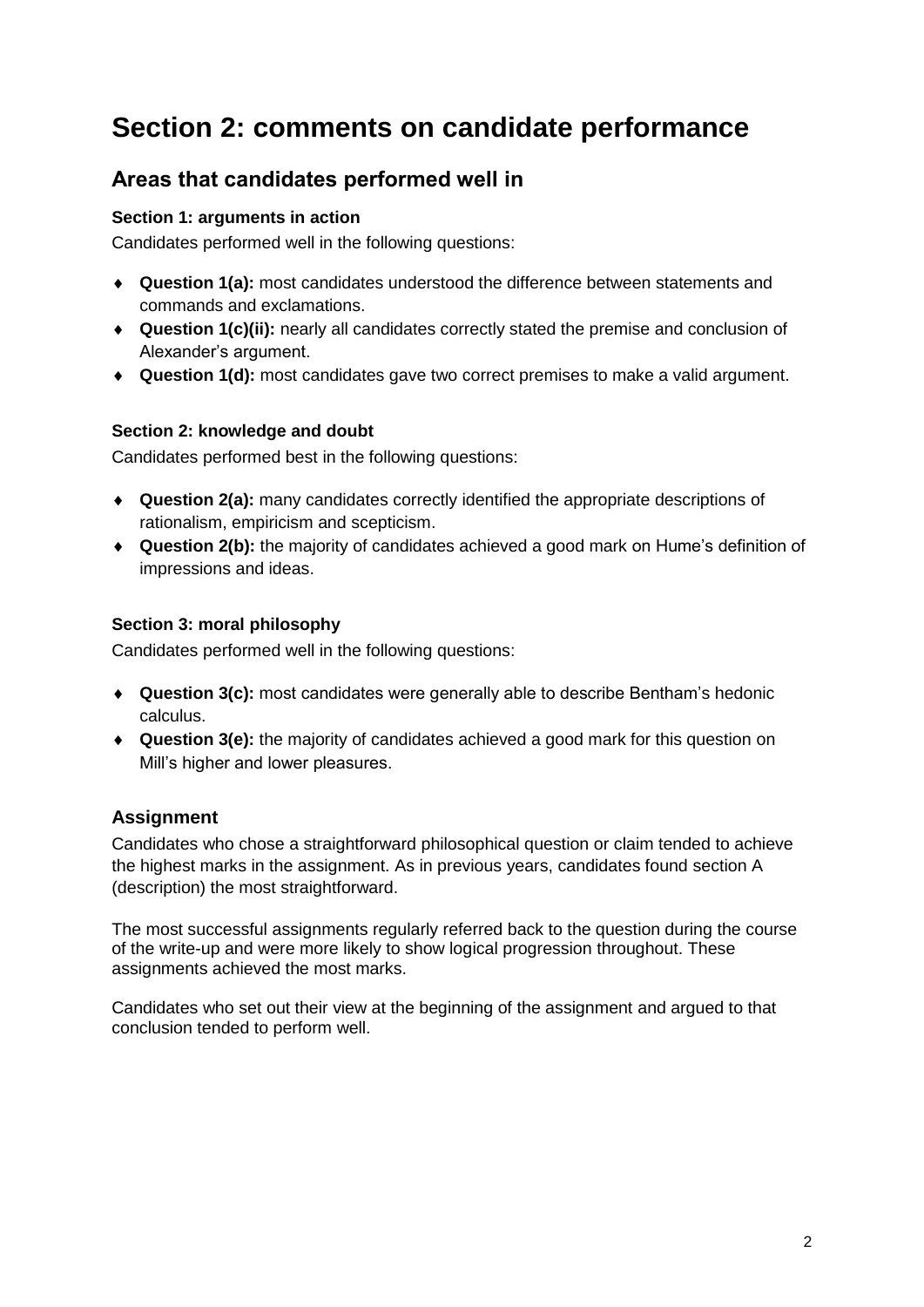### **Areas that candidates found demanding**

#### **Question paper**

#### **Section 2: knowledge and doubt**

Candidates found the following questions demanding.

- **Question 2(c):** many candidates struggled to gain any marks in this question. They were expected to explain that:
	- $-$  the idea of God is complex
	- we form an idea of God using ideas based on impressions
	- we argue (or any suitable synonym) the qualities of goodness and wisdom (or any other suitable qualities) to form the idea of God
- **Question 2(d):** a significant number of candidates misunderstood the question. Some candidates received some marks for referring to complex ideas. However, to gain full marks candidates were expected to refer to content such as:
	- Hume says there are no ideas without impressions
	- $\overline{\phantom{a}}$  if we have defective sense organs, we cannot form impressions of certain things
	- $\frac{1}{1}$  if we have no impression of colour, then we have no idea of it
	- Laplanders can't imagine the taste of wine because they have had no prior impressions of wine
	- a selfish heart can't imagine generosity
	- animals may have ideas that we don't have because they have access to different impressions
- **Question 2(g):** this question was not answered well and many candidates did not receive any marks. Candidates were expected to state that Descartes concludes that, as he could be dreaming, he cannot trust any knowledge gained from his sense experiences.
- **Question 2(i):** This question on Descartes' deceiving God argument was not done well. Candidates appeared to be confused between the deceiving God argument and the malicious demon device. Candidates were expected to refer to Descartes' use of the deceiving God to cast doubt over knowledge based on reason. For example, God may even be deceiving him about mathematical truths; his speculation that God is deceiving him about the existence of the entire world; Descartes' conclusion that the foundations for all of his knowledge are undermined by the possibility that God might be deceiving him.

#### **Section 3: moral philosophy**

Candidates found the following questions demanding.

 **Question 3(d):** candidates were expected to refer to at least one of the components of the hedonic calculus in their answer, for example 'returning the wallet would give you and the owner immediate and certain pleasure'.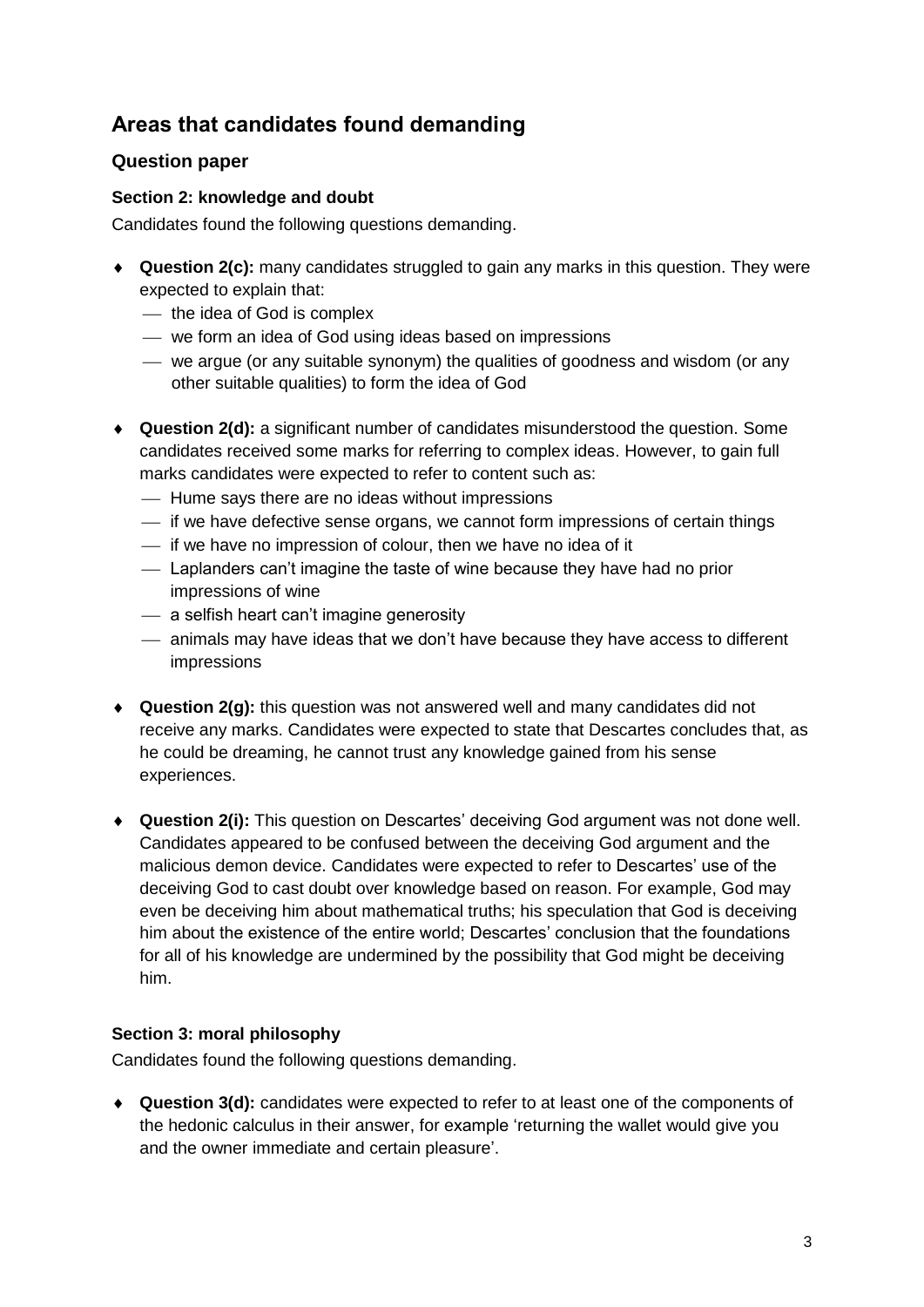- **Question 3(h):** a considerable number of candidates received 0 or 1 mark for this question on Utilitarianism. Candidates were expected to include content such as:
	- **predicted v actual consequences**
	- short-term v long-term consequences
	- local v global consequences
	- examples to explain the difficulty of predicting consequences
- **Question 3(j):** a quarter of candidates achieved full marks for this question. However, over a quarter of candidates received 0 marks. The mandatory content clearly states that candidates need to know the main features and three common criticisms of a moral theory other than Utilitarianism.

#### **Assignment**

Some scripts were submitted without a title. This clearly disadvantaged the candidate. Candidates were also disadvantaged where they simply gave an area of philosophy as their title. For example, 'Epistemology' is not acceptable as a title. It should be clear to the marker what the title is.

Twelve of the available 20 marks for the assignment are awarded for analysis and criticisms. Candidates continued to find this area demanding, with large numbers struggling with these sections.

Some candidates struggled to deal with their chosen philosophical question or claim. Simply writing down all they know about a particular topic will not accrue marks. Candidates must respond to their own question or claim in a relevant and appropriate manner. The assignment should read as a connected piece of writing and not as a series of separate sections.

Resource sheets were sometimes used inappropriately, For example, some resource sheets contained a mini version of the assignment and others contained coded messages for the candidate.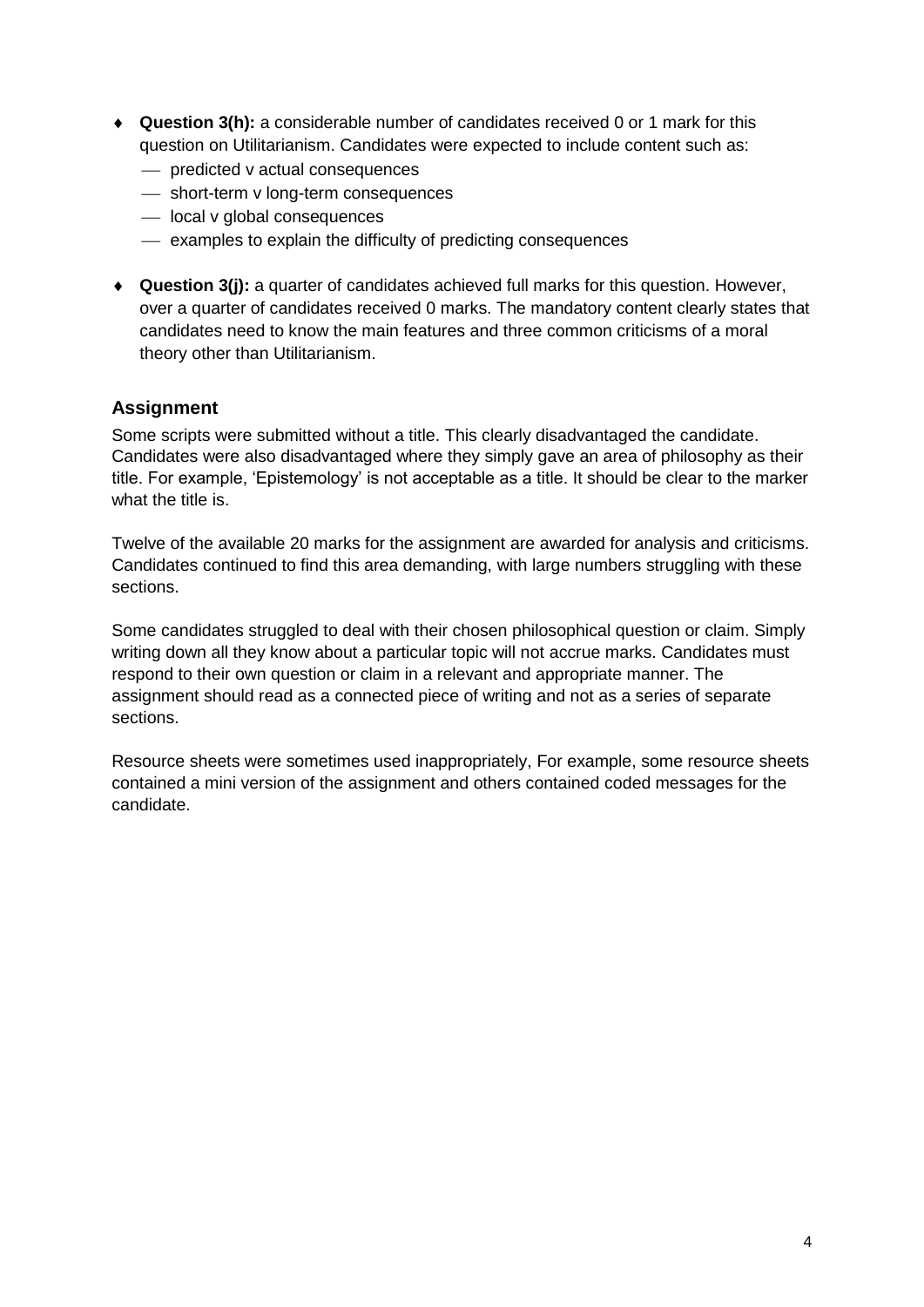## **Section 3: preparing candidates for future assessment**

#### **Question paper**

Centres should ensure that candidates are fully prepared to answer questions on all areas of the mandatory course content as listed in the course specification. The headings from the mandatory course content are below, with a brief outline of what teachers and lecturers are expected to cover with their candidates.

#### **Section 2: knowledge and doubt**

At this level, it is not mandatory for candidates to read Hume's original text but it is essential that candidates know and understand the mandatory course content.

#### **Arguments concerning the origin of ideas**

Hume gives two arguments to support the claim that all ideas are copies of impressions:

#### 1. *All ideas can be traced back to earlier impressions*

Hume argues that any idea you can think of, no matter how complex, can always be traced back to impressions we have experienced. He gives the example of the complex idea of God. Candidates should be able to explain how the complex idea of God works.

#### 2. *If I don't have the impression, then I don't have the corresponding idea*

Hume argues that, when a person does not have an impression, they also don't have the idea: they lack the corresponding idea as they have not gained the impression to derive the idea from. Candidates should be able to describe Hume's three examples of this: malfunctioning senses; absence of relevant experience; absence due to species limitation.

#### **Impressions and ideas including simple and complex ideas**

Candidates should be able to explain and give examples of what Hume meant by impressions and ideas. They are expected to explain simple and complex ideas with examples such as Hume's 'golden mountain' and 'virtuous horse'. They should be aware of Hume's response to the apparently unlimited nature of the imagination and able to explain the 'operations of the imagination' in terms of compounding/transposing/augmenting/ diminishing. (Suitable synonyms for these terms can be used.)

#### **Missing shade of blue**

Candidates should be able to explain Hume's counter-example of the missing shade of blue and suggest problems with it.

#### **Section 3: moral philosophy**

It is important that teachers and lecturers cover more than the headings in the mandatory course content of moral philosophy.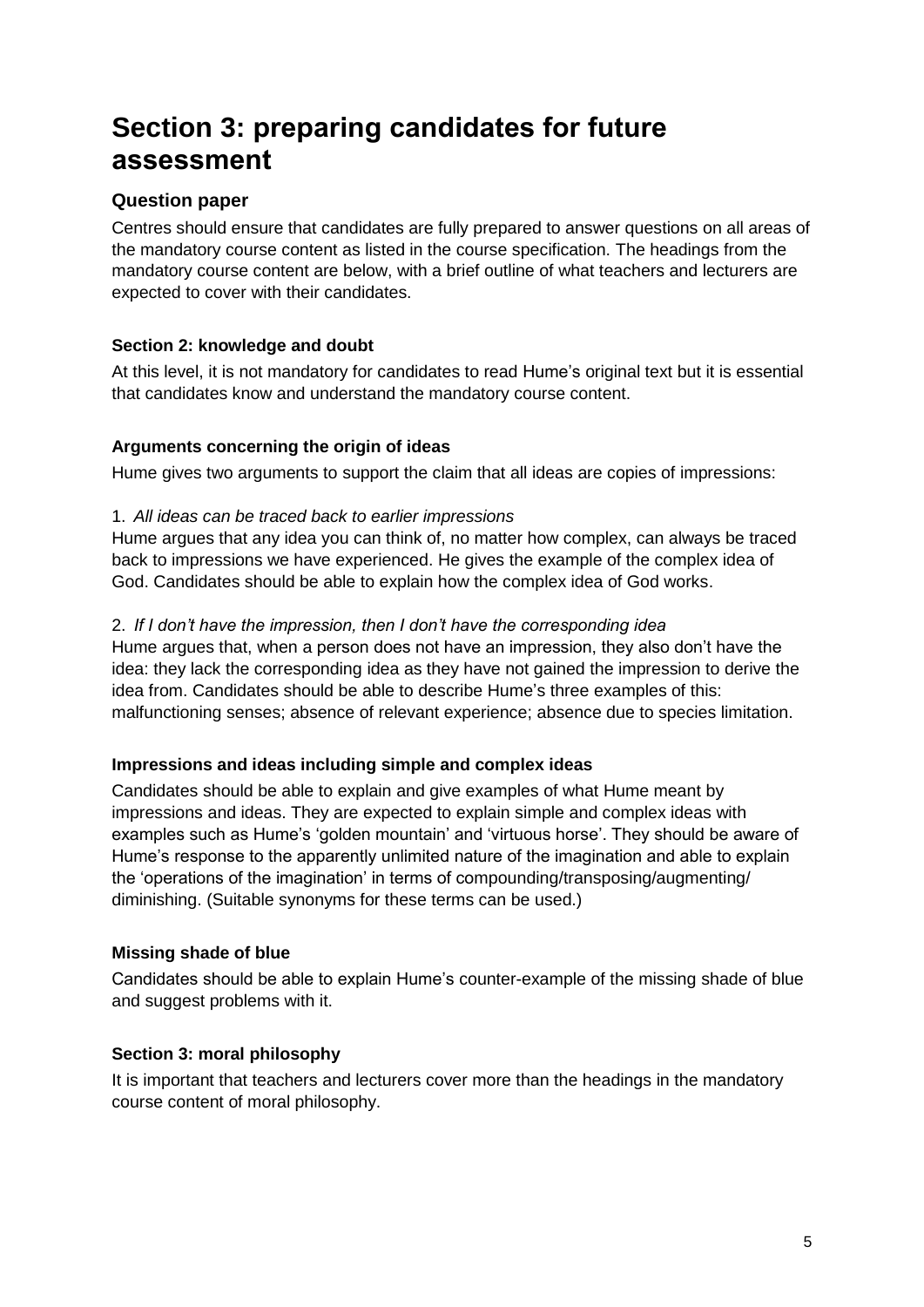#### **Calculating potential happiness:**

Candidates should be able to explain Bentham's hedonic calculus and show how it works by applying it to an example. They should also be able to describe problems with the hedonic calculus.

Candidates should be able to explain and give examples of what Mill meant by higher and lower pleasures, and refer to competent judges. Candidates should also be able to describe problems with Mill's theory of higher and lower pleasures.

#### **Difficulty of predicting consequences**

Candidates are required to do more than simply repeat that there is a difficulty in predicting consequences. They should be able to offer examples to explain the difficulty of predicting consequences and make several points about the 'difficulty of predicting consequences' roughly half a page in the exam booklet and enough content to gain 6 marks. Areas explored on the 'difficulty of predicting consequences' might be:

- ◆ predicted v actual consequences
- ◆ short-term v long-term consequences
- ◆ local v global consequences

Centres should also make candidates aware that they could be asked to write for 6 marks on both **evil pleasures** and **tyranny of the majority.**

#### **Assignment**

It is important that candidates take care in choosing their philosophical question or claim. As in previous years, some candidates made the assignment more challenging for themselves by choosing questions or claims which sit more easily in other subjects, such as English, RMPS or Modern Studies. This meant they were unable to access all the available marks.

At the beginning of the research process, it is worth cross-checking the marking instructions against the proposed title to ensure the chosen topic allows candidates to access all the available marks. Centres should give candidates a copy of the marking instructions.

The assignment task expects candidates to engage in description, analysis and criticisms in the context of a coherent piece of writing. Failure to cover all of these areas will mean a loss of marks. In particular, failure to cover criticisms will mean an immediate loss of 6 marks. However good the description might be, it can only be awarded a total of 6 marks.

Centres should advise candidates how to use the resource sheet effectively. The resource sheet must not contain a coded plan for the assignment, or a partially written assignment. Candidates will not be credited for direct lifts from the resource sheet. Resource sheets are checked to ensure they contain no more than the permitted 200 words. Although no marks are awarded for the resource sheet, markers scrutinise them carefully and malpractice is penalised. Resource sheets must be submitted along with the candidate's assignment for the 2019-20 session. A penalty of 20% of the candidate's overall mark for the assignment component will be applied in the case of non-submission. Further information can be found in the Coursework for External Assessment document and the course assessment task on the subject page of the SQA website.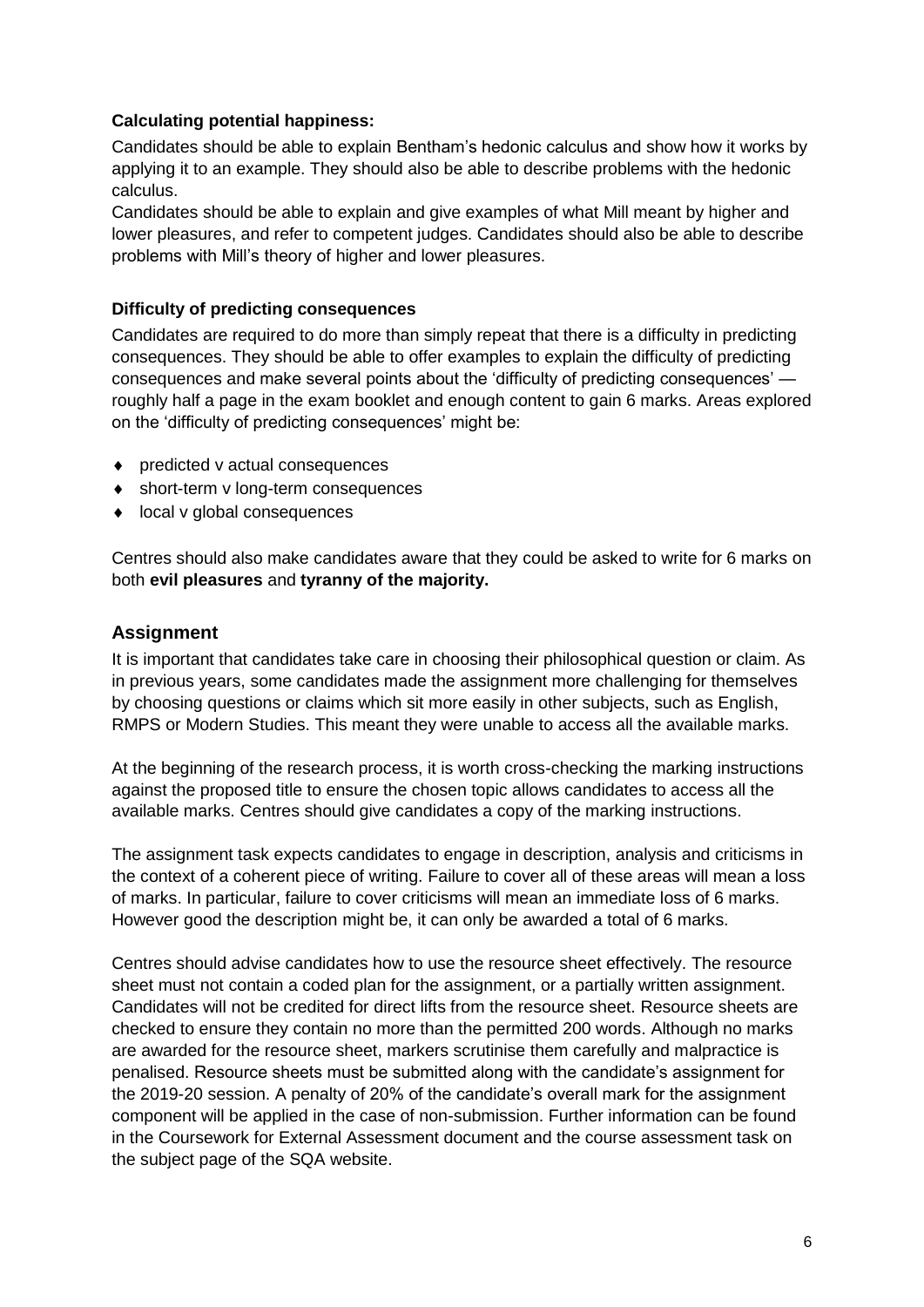While it is acceptable for teachers and lecturers to give generic advice to the whole class, teaching the assignment as a whole-class exercise with all candidates doing the same topic is unacceptable. The individual nature of the task will be reflected in the content of the resource sheet.

SQA will carry out an investigation if all the candidates from the same centre submit resource sheets with similar content.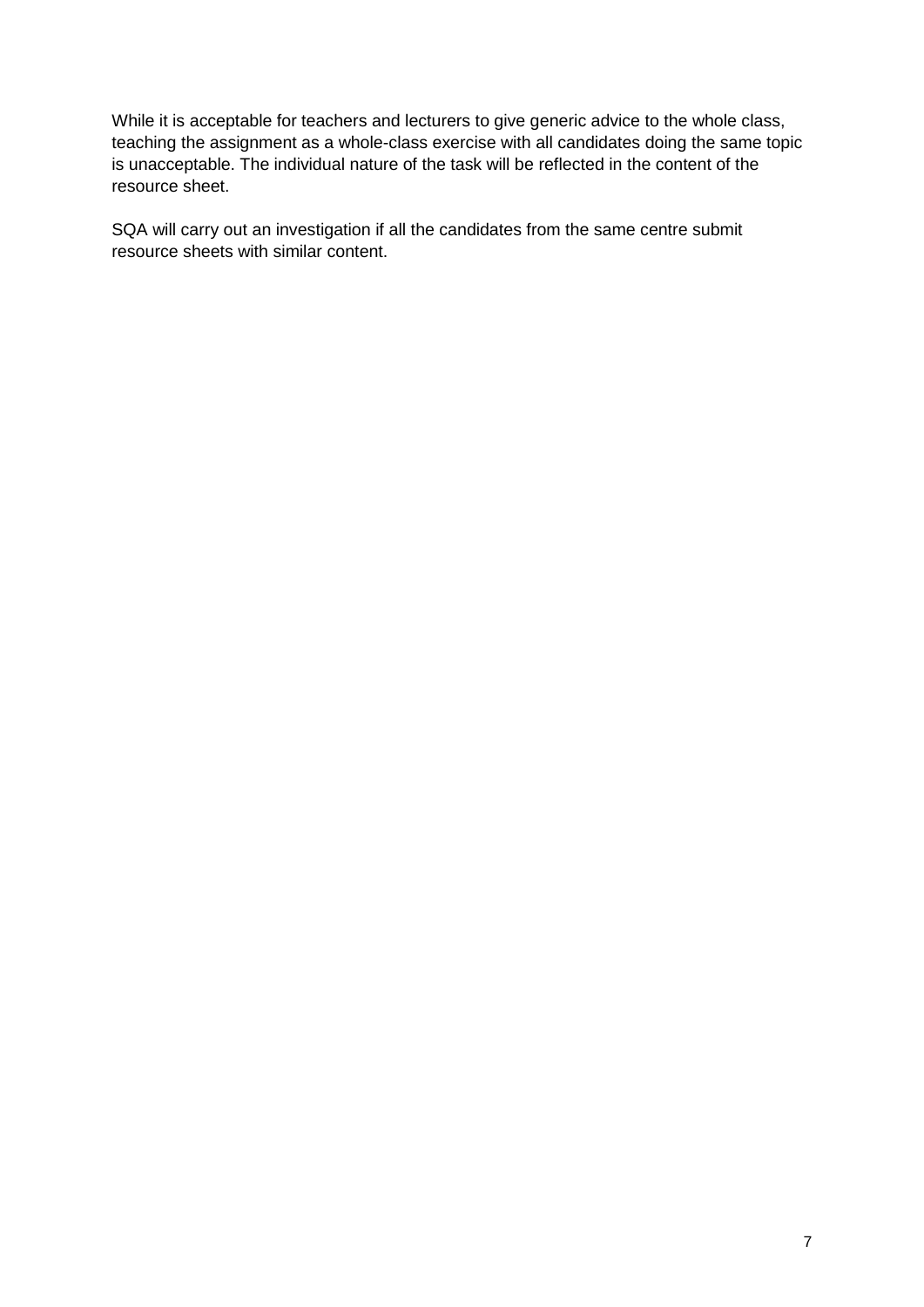## **Grade boundary and statistical information:**

### **Statistical information: update on courses**

| Number of resulted entries in 2018 | 270 |  |  |
|------------------------------------|-----|--|--|
|                                    |     |  |  |
| Number of resulted entries in 2019 | 272 |  |  |

## **Statistical information: performance of candidates**

**Distribution of course awards including grade boundaries**

| <b>Distribution of</b><br>course awards | Percentage | <b>Cumulative %</b> | Number of<br>candidates | <b>Lowest mark</b> |
|-----------------------------------------|------------|---------------------|-------------------------|--------------------|
| <b>Maximum mark</b>                     |            |                     |                         |                    |
| A                                       | 26.8%      | 26.8%               | 73                      | 66                 |
| В                                       | 18.0%      | 44.9%               | 49                      | 56                 |
| C                                       | 15.4%      | 60.3%               | 42                      | 46                 |
| D                                       | 18.0%      | 78.3%               | 49                      | 36                 |
| No award                                | 21.7%      |                     | 59                      |                    |